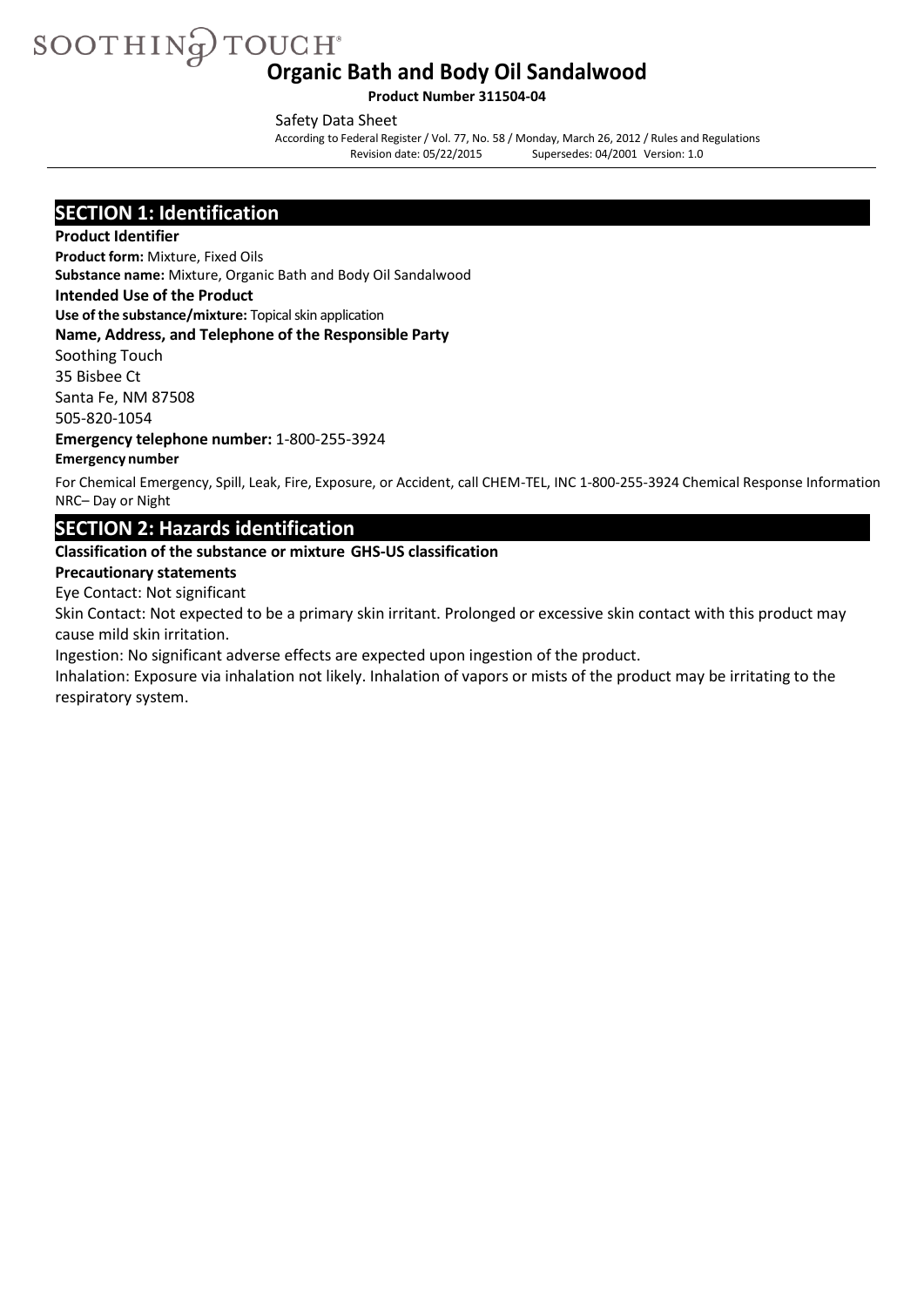Safety Data Sheet

According to Federal Register/ Vol. 77, No. 58 / Monday, March 26, 2012 / Rules and Regulations

## **SECTION 3: Composition/information on ingredients**

| <b>Mixture</b>                          |            |              |  |
|-----------------------------------------|------------|--------------|--|
| <b>Name</b>                             | CAS#       | %            |  |
| Almond (Prunus dulcis) Oil, Sweet       | 8007-69-0  | 10-40        |  |
| Helianthus annuus (Sunflower seed)      | 8001-21-6  | 10-40        |  |
| Oil                                     |            |              |  |
| Carthamus tinctorius oil (Safflower     | 8001-23-8  | $10 - 40$    |  |
| seed) Oil                               |            |              |  |
| Vitis vinifera seed (Grapeseed) Oil     | 8024-22-4  | $10 - 40$    |  |
| Assorted fixed oils of vegetable origin | Varies     | Trade secret |  |
| (Seabuckthorn fruit Oil, Argan nut Oil, |            |              |  |
| Avocado Oil, other)                     |            |              |  |
| Prunus armeniaca (Apricot kernel) Oil   | 72869-69-3 | $2 - 10$     |  |
| Tocopherol (Vitamin E)                  | $59-02-9$  | $1 - 5$      |  |
| <b>Essential oils</b>                   | Varies     | $<$ 1        |  |
| Misc. Infused Herbal oils               | Varies     | Remainder    |  |
|                                         |            |              |  |

## **SECTION 4: First aid measures**

#### **Description of first aid measures**

**First-aid measures general**: Never give anything by mouth to an unconscious person. If you feel unwell, seek medical advice (show the label where possible).

**First-aid measures after inhalation**: When symptoms occur: go into open air and ventilate suspected area. Remove to fresh air and keep at rest in a position comfortable for breathing. Call a POISON CENTER/doctor/physician if you feel unwell.

**First-aid measures after skin contact**: Remove contaminated clothing. Drench affected area with water for at least 15 minutes. **First-aid measures after eye contact**: Rinse cautiously with water for several minutes. Remove contact lenses, if present and easy to do. Continue rinsing.

**First-aid measures after ingestion**: Rinse mouth. Do NOT induce vomiting.

**Most important symptoms and effects, both acute and delayed Symptoms/injuries:** Mild eye irritation (not expected).

**Indication of any immediate medical attention and special treatment needed** 

If medical advice is needed, have product container or label at hand.

### **SECTION 5: Firefighting measures**

**Extinguishing media**

**Suitable extinguishing media:** Dry, Foam, Carbon dioxide, Fog, Skilled use of water spray

**Unsuitable extinguishing media:** Do not use a heavy water stream. A heavy water stream may spread burning liquid.

#### **Special hazards arising from the substance or mixture**

**Fire hazard:** Ordinary combustible hazards in a fire.

**Explosion hazard:** Not significant

**Reactivity:** Stable

#### **Advice for firefighters**

**Firefighting instructions:** Not significant

**Protection during firefighting:** Firefighters should wear full protective gear. Do not enter fire area without proper protective equipment, including respiratory protection.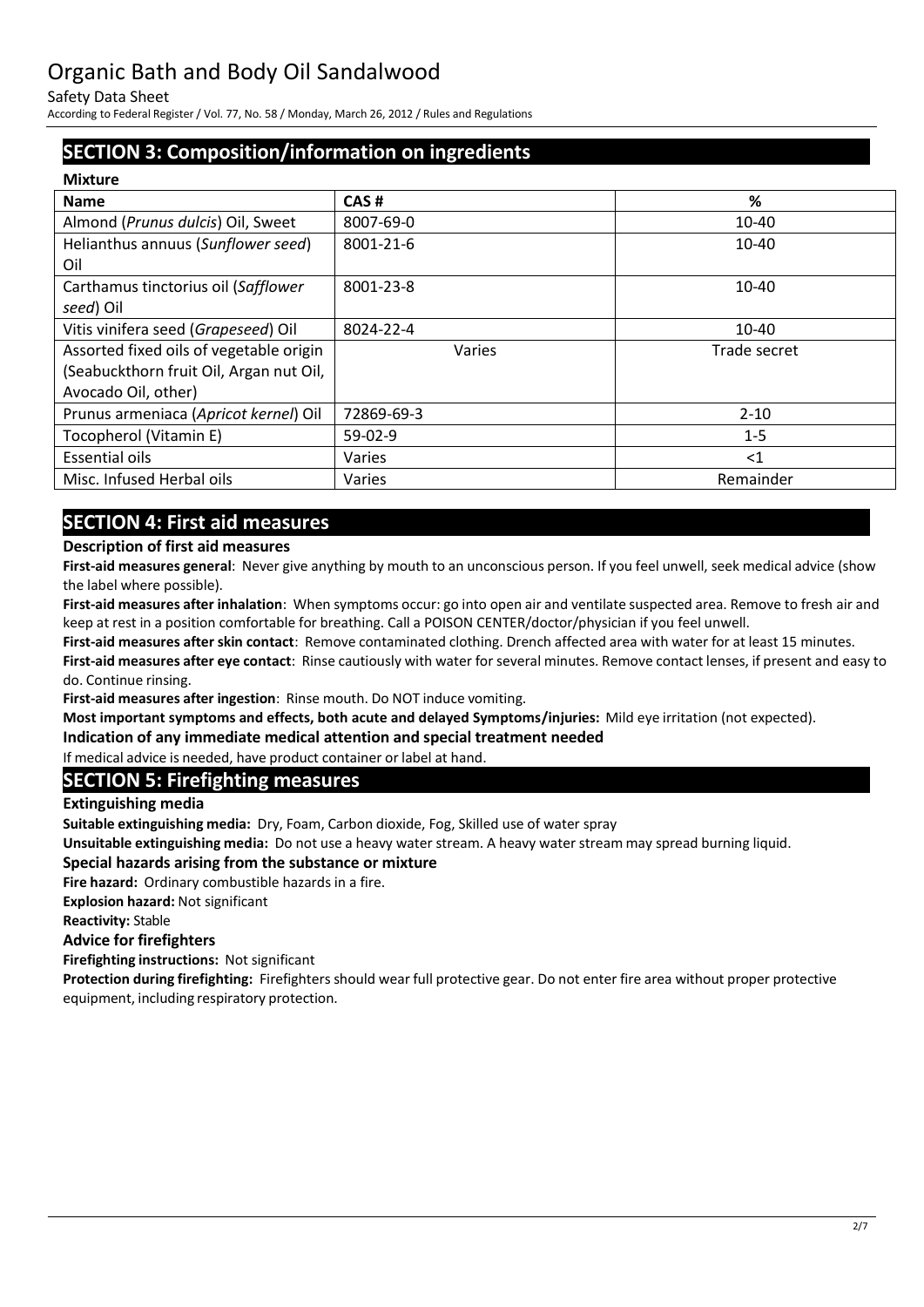#### Safety Data Sheet

According to Federal Register/ Vol. 77, No. 58 / Monday, March 26, 2012 / Rules and Regulations

### **SECTION 6: Accidental release measures**

#### **Personal precautions, protective equipment and emergency procedures**

**General measures**: Keep away from heat/sparks/open flames/hot surfaces. No smoking. Avoid breathing (vapor, mist). Use only outdoors or in a well-ventilated area. Handle in accordance with good industrial hygiene and safety practice.

#### **For non-emergency personnel**

**Protective equipment:** Use appropriate personal protection equipment (PPE).

**Emergency procedures:** Evacuate unnecessary personnel.

#### **For emergency responders**

**Protective equipment:** Equip cleanup crew with proper protection. Use appropriate personal protection equipment (PPE). **Emergency procedures:** Ventilate area.

#### **Environmental precautions**

Prevent entry to sewers and public waters.

#### **Methods and material for containment and cleaning up**

**For containment:** Absorb and/or contain spill with inert material, then place in suitable container.

**Methods for cleaning up:** Clear up spillsimmediately and dispose of waste safely.

#### **Reference to other sections**

See heading 8, Exposure Controls and Personal Protection.

## **SECTION 7: Handling and storage**

#### **Precautions for safe handling**

**Additional hazards when processed:** Not significant

Precautions for safe handling: Keep away from heat/sparks/open flames/hot surfaces. No smoking. Avoid breathing mist, spray, vapors. Use only outdoors or in a well-ventilated area. Wear recommended personal protective equipment.

**Hygiene measures:** Handle in accordance with good industrial hygiene and safety procedures. Wash hands and other exposed areas with mild soap and water before eating, drinking, or smoking and again when leaving work.

#### **Conditions for safe storage, including any incompatibilities**

**Technical measures:** Not significant

**Storage conditions:** Store in a dry, cool and well-ventilated place. Keep container closed when not in use.

**Incompatible products:** None noted

**Incompatible materials:** None noted

**Storage area:** Store in a dry, cool and well-ventilated place.

**Special rules on packaging:** None noted

#### **Specific end use(s)**

Topical skin care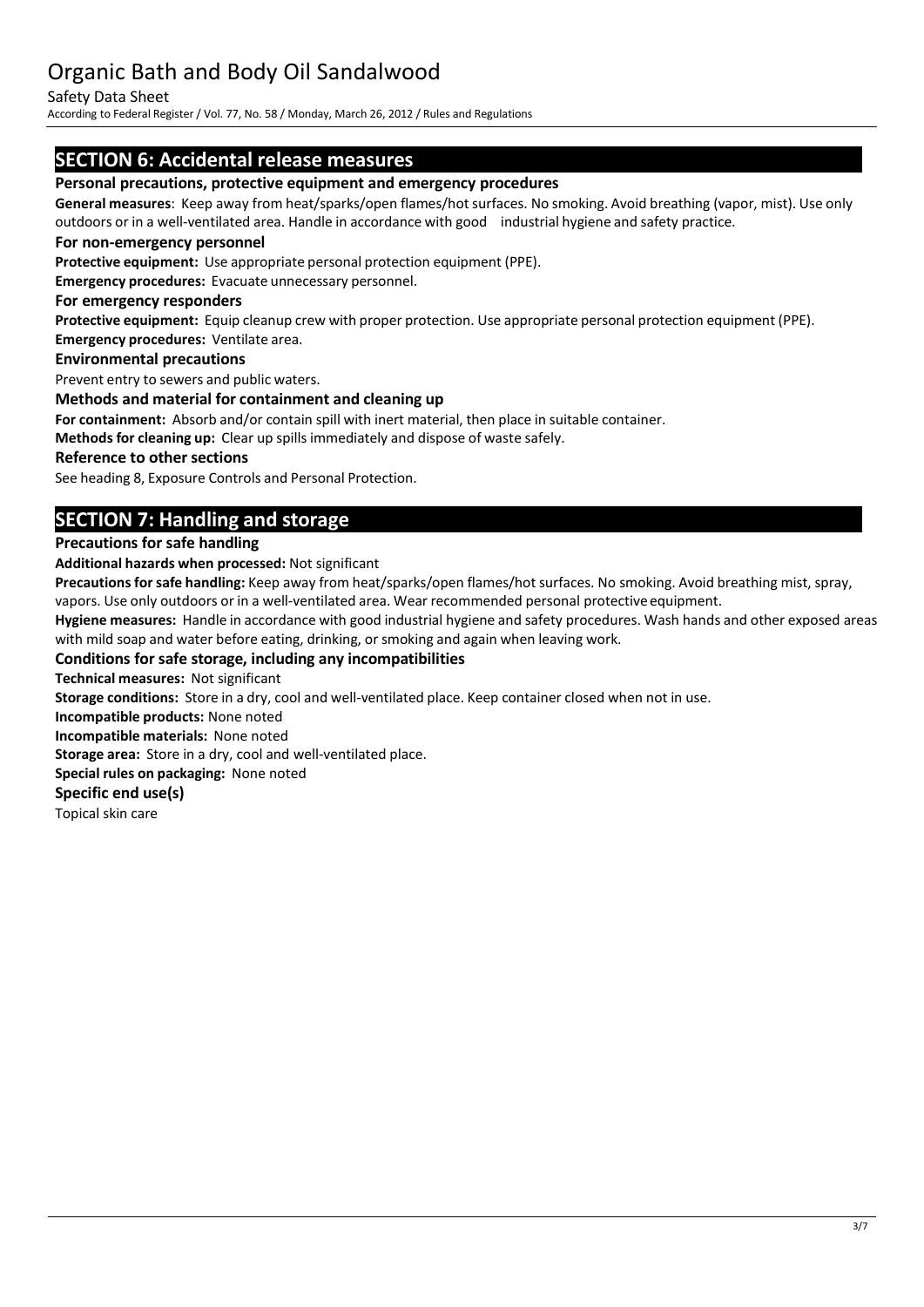Safety Data Sheet

According to Federal Register/ Vol. 77, No. 58 / Monday, March 26, 2012 / Rules and Regulations

**SECTION 8: Exposure controls/personal protection**

# **Control parameters Exposure controls** : Ensure all national/local regulations are observed. Personal protective equipment : Insufficient ventilation: wear respiratory protection. Hand protection in the set of the set of the set of the Hand protection Eye protection in the same state of the Safety glasses Skin and body protection : None needed<br>Respiratory protection : Not usually re : Not usually required under normal conditions of use. If exposure limits are exceeded or irritation is experienced, approved respiratory protection should be worn. Thermal hazard protection : None needed Other information : When using, do not eat, drink or smoke.

### **SECTION 9: Physical and chemical properties**

#### **Information on basic physical and chemical properties**

| <b>Physical state</b>            | Oil                              |
|----------------------------------|----------------------------------|
| Appearance                       | Slightly viscous, mobile liquid  |
| Color                            | Light yellow                     |
| Odor                             | Mild sandalwood scent            |
| Odor threshold                   | No data available                |
| рH                               | No data available                |
| <b>Relative evaporation rate</b> | No data                          |
| <b>Freezing point</b>            | No data available                |
| <b>Boiling point</b>             | $(^{\circ}C)$ : 230              |
| <b>Flash Point</b>               | No data available                |
| Auto-ignition temperature        | No data available                |
| <b>Decomposition Temperature</b> | No data available                |
| Flammability (solid, gas)        | No data available                |
| Vapor pressure                   | No data available                |
| Relative vapor density at 20 °C  | No data available                |
| <b>Relative density</b>          | No data available                |
| <b>Density</b>                   | Specific Gravity (Water=1): .092 |
| <b>Solubility</b>                | Insoluble in water               |
| Log Pow                          | No data available                |
| Log Kow                          | No data available                |
| Viscosity, kinematic             | No data available                |
| Viscosity, dynamic               | No data available                |
| <b>Explosive properties</b>      | No data available                |
| <b>Oxidizing properties</b>      | No data available                |
| <b>Explosive limits</b>          | Not applicable                   |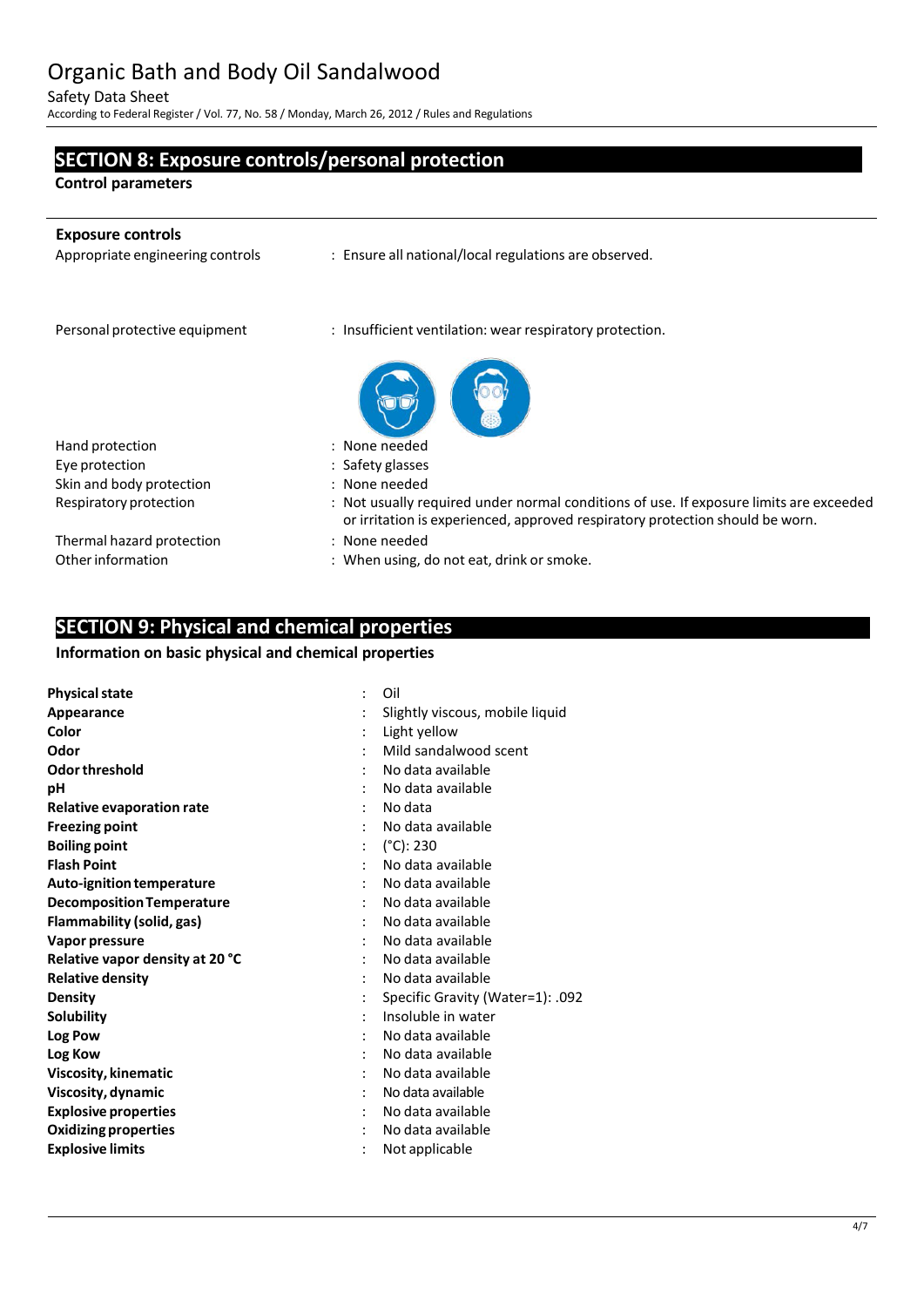Safety Data Sheet

According to Federal Register/ Vol. 77, No. 58 / Monday, March 26, 2012 / Rules and Regulations

#### **Other information**

No additional information available

## **SECTION 10: Stability and reactivity**

**Reactivity: Stable**

Oil

**Chemical Stability:** Stable under recommended handling and storage conditions(see section 7).

**Possibility of Hazardous Reactions:** Not expected

**Conditions To Avoid:** Avoid open flame. Direct sunlight.

**IncompatibleMaterials:** None noted

**Hazardous Decomposition Products:** None noted

## **SECTION 11: Toxicological information**

#### **Information on toxicological effects**

Acute toxicity: Not classified

| LD50 animal                                                                          | Not tested |  |
|--------------------------------------------------------------------------------------|------------|--|
| Skin corrosion/irritation: Not classified                                            |            |  |
| Serious eye damage/irritation: Not expected                                          |            |  |
| <b>Respiratory or skin sensitization: Not classified</b>                             |            |  |
| <b>Germ cell mutagenicity: Not classified</b>                                        |            |  |
| Carcinogenicity: Not classified                                                      |            |  |
| <b>Reproductive toxicity: Not classified</b>                                         |            |  |
| Specific target organ toxicity (single exposure): Not classified                     |            |  |
| Specific target organ toxicity (repeated exposure): Not classified                   |            |  |
| <b>Aspiration hazard: Not classified</b>                                             |            |  |
| Symptoms/injuries after inhalation: Not classified                                   |            |  |
| Symptoms/injuries after eye contact: Not classified                                  |            |  |
| Symptoms/injuries after ingestion: Ingestion may cause nausea, vomiting and diarrhea |            |  |
| <b>Toxicity</b>                                                                      |            |  |
| Nontoxic                                                                             |            |  |
|                                                                                      |            |  |
|                                                                                      |            |  |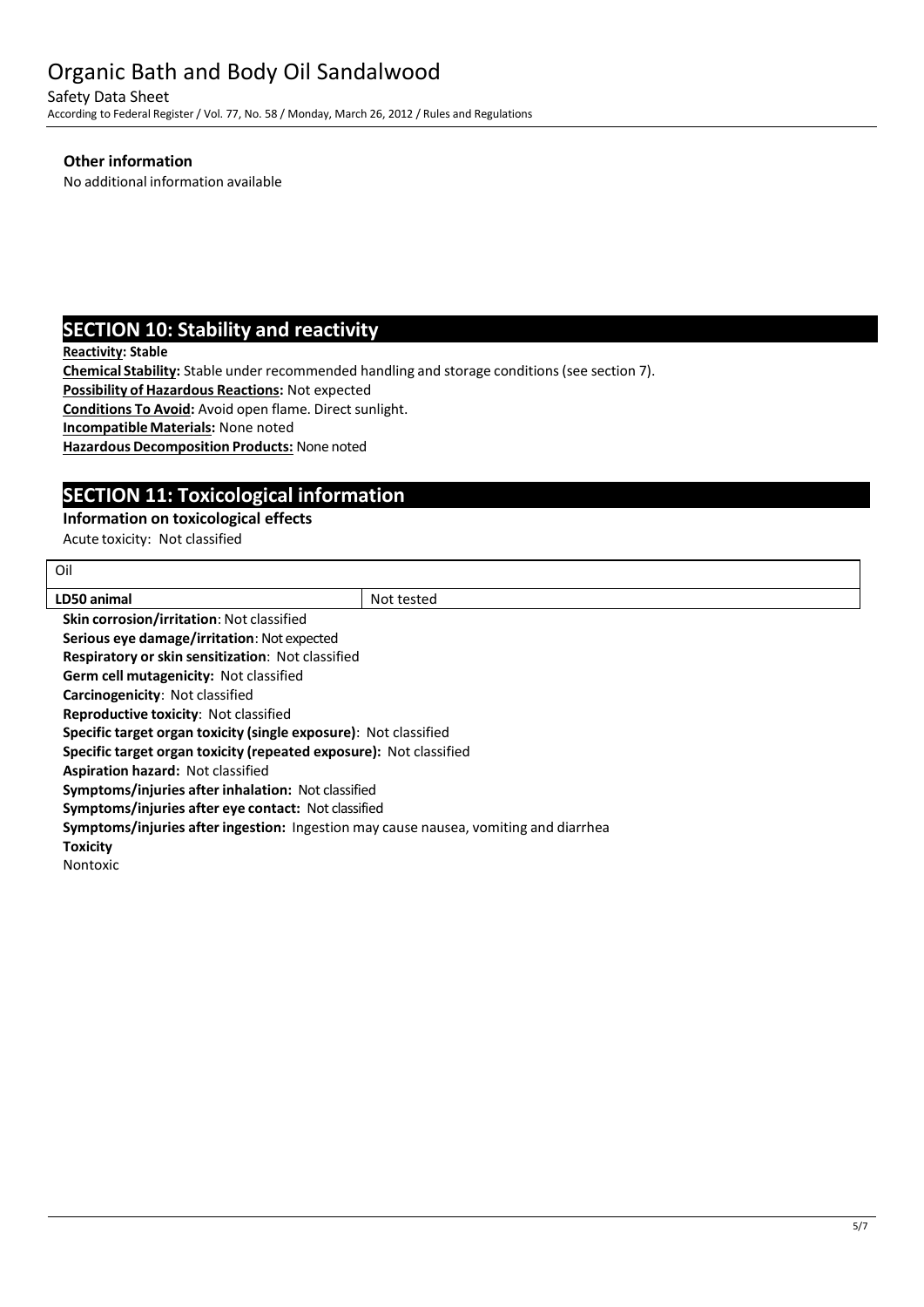#### Safety Data Sheet

According to Federal Register/ Vol. 77, No. 58 / Monday, March 26, 2012 / Rules and Regulations

| <b>SECTION 12: Ecological information</b> |                       |  |
|-------------------------------------------|-----------------------|--|
| Substance or mixture                      |                       |  |
| Ecotoxicity                               | None established      |  |
| <b>Persistence and degradability</b>      |                       |  |
| Oil mixture                               |                       |  |
| Persistence and degradability             | Readily biodegradable |  |
| <b>Bioaccumulative potential</b>          |                       |  |
| Substance or mixture                      |                       |  |
| <b>Bioaccumulative potential</b>          | Not established       |  |
| <b>Mobility in soil</b>                   |                       |  |
| No additional information available       |                       |  |

#### **Other adverse effects**

**Other information:** Avoid release to the environment.

### **SECTION 13: Disposal considerations**

#### **Waste treatment methods**

**Regional legislation (waste):** U.S. - RCRA (Resource Conservation & Recovery Act) - Basis for Listing - Appendix VII. U.S. - RCRA (Resource Conservation & Recovery Act) - Constituentsfor Detection Monitoring. U.S. - RCRA (Resource Conservation & Recovery Act) - List for Hazardous Constituents. U.S. - RCRA (Resource Conservation & Recovery Act) - Phase 4 LDR Rule - Universal Treatment Standards. U.S. - RCRA (Resource Conservation & Recovery Act) - TSD Facilities Ground Water Monitoring. U.S. - RCRA (Resource Conservation & Recovery Act) - U Series Wastes - Acutely Toxic Wastes & Other Hazardous Characteristics.

Waste disposal recommendations: Dispose of contents/container in accordance with local/regional/national/international regulations.

Additional information: Handle empty containers with care because residual vapors are flammable.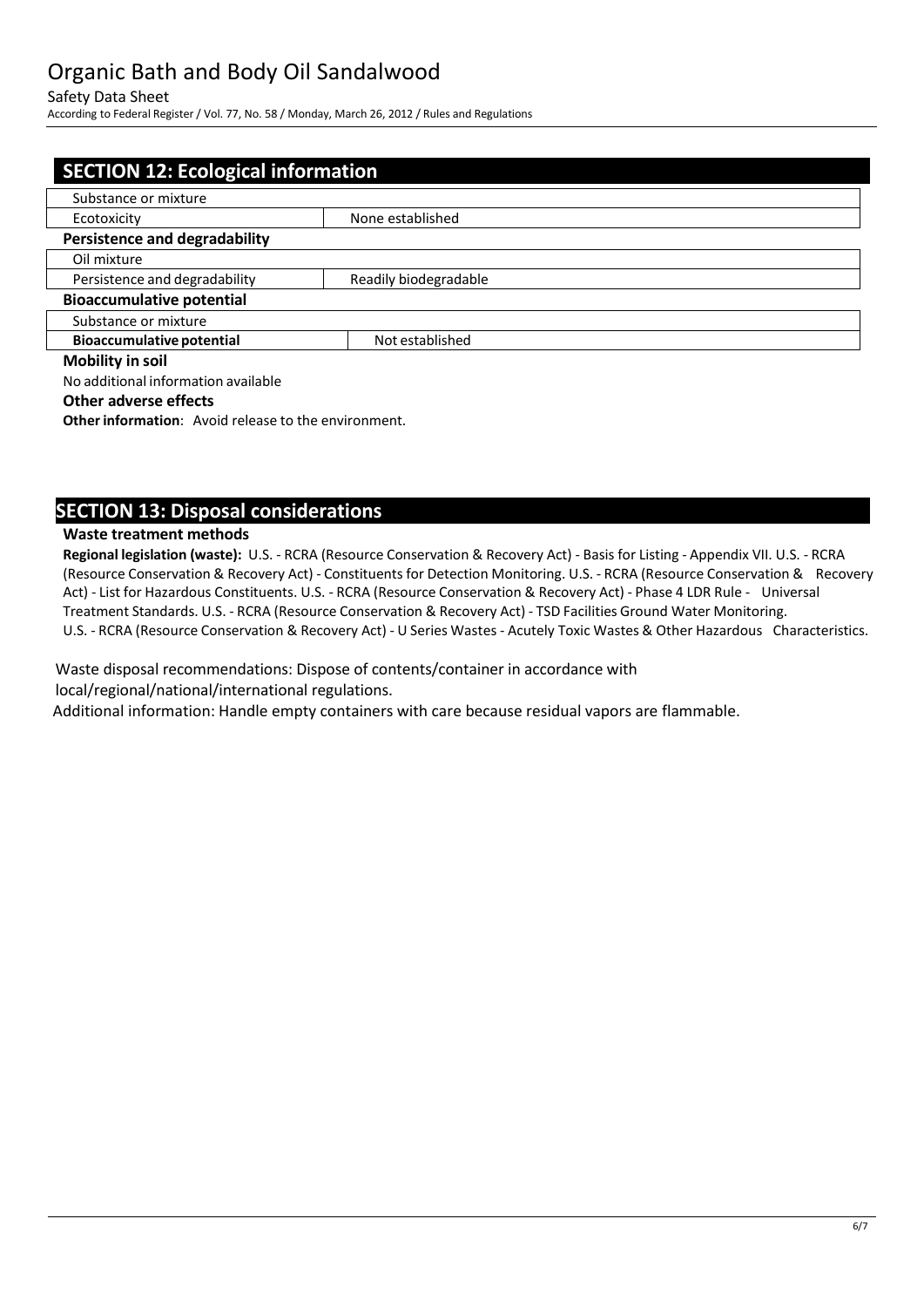Safety Data Sheet

According to Federal Register/ Vol. 77, No. 58 / Monday, March 26, 2012 / Rules and Regulations

## **SECTION 14: Transport information**

In accordance with ICAO/IATA/DOT/TDG Not regulated

## **SECTION 15: Regulatory information**

### **US Federal regulations**

Oil mixture

| <br><b>Hazard classifications</b> | Combustible oil.<br>____ |
|-----------------------------------|--------------------------|
|                                   |                          |